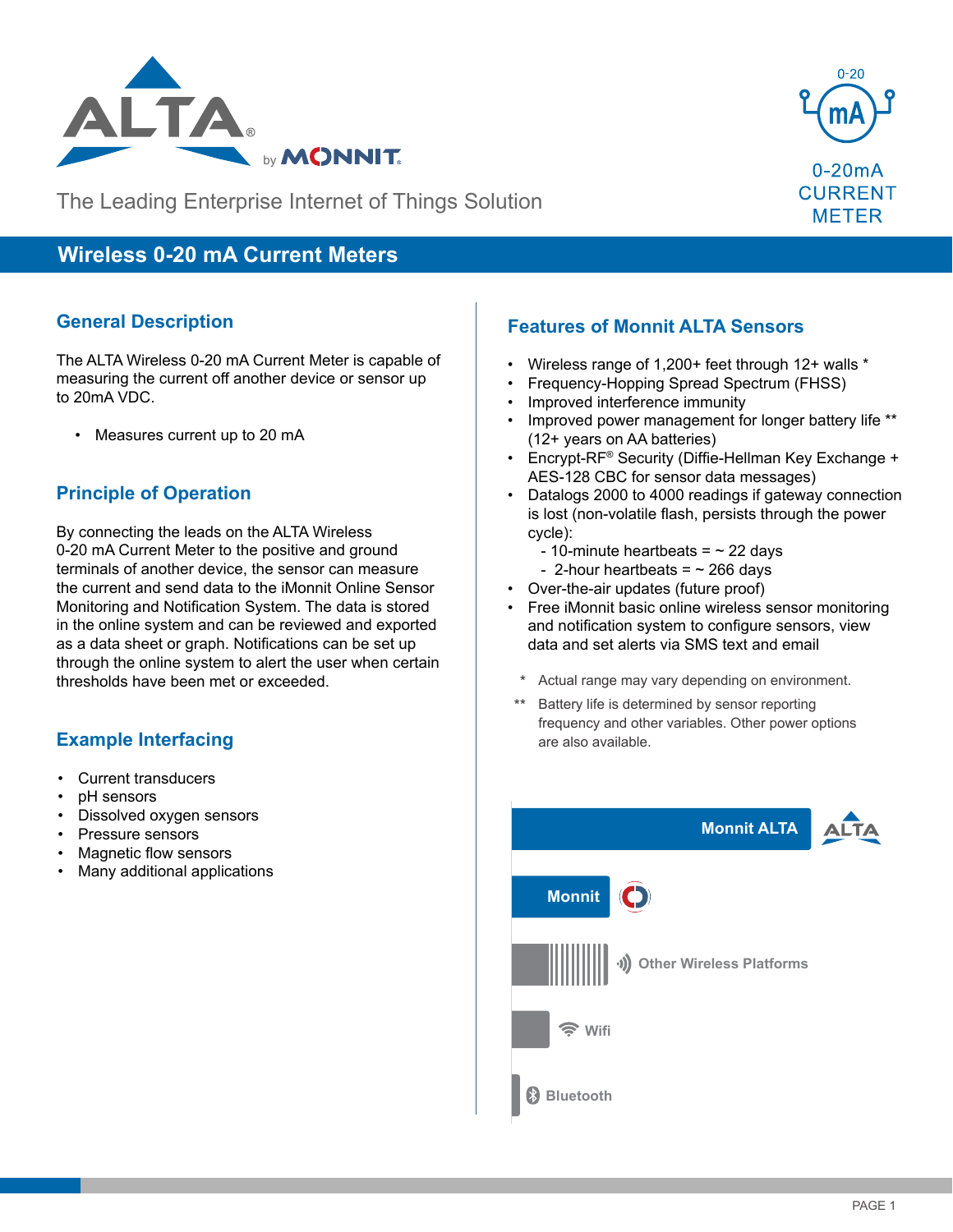

| ALTA Commercial Coin Cell Wireless 0-20 mA Current Meter   Technical Specifications |                                                                                                                                                                                                             |
|-------------------------------------------------------------------------------------|-------------------------------------------------------------------------------------------------------------------------------------------------------------------------------------------------------------|
| Supply voltage                                                                      | 2.0-3.8 VDC *                                                                                                                                                                                               |
| Current consumption                                                                 | 0.2 µA (sleep mode), 0.7 µA (RTC sleep), 570 µA (MCU idle),<br>2.5 mA (MCU active), 5.5 mA (radio RX mode), 22.6 mA<br>(radio TX mode)                                                                      |
| Operating temperature range (board circuitry and coin cell)                         | -7°C to +60°C (20°F to +140°F)                                                                                                                                                                              |
| Optimal battery temperature range (coin cell)                                       | +10°C to +50°C (+50°F to +122°F)                                                                                                                                                                            |
| Sensor resolution                                                                   | $\sim$ 0.01 mA (11-bit single ended)                                                                                                                                                                        |
| Accuracy                                                                            | Uncalibrated: 0.7mA, 0.35mA typical<br>0.05mA<br>Caibrated:                                                                                                                                                 |
| Conversion time                                                                     | 228 µs                                                                                                                                                                                                      |
| Full-scale current                                                                  | $0 - 20$ mA **                                                                                                                                                                                              |
| Input resistance                                                                    | 51 ohms                                                                                                                                                                                                     |
| Datalogging                                                                         | Datalogs 2000 to 4000 readings if gateway connection is lost<br>(non-volatile flash, persists through the power cycle):<br>- 10-minute heartbeats = $\sim$ 22 days<br>- 2-hour heartbeats = $\sim$ 266 days |
| Wireless range                                                                      | 1,200+ ft non-line-of-sight                                                                                                                                                                                 |
| Security                                                                            | Encrypt-RF <sup>®</sup> (256-bit key exchange and AES-128 CTR)                                                                                                                                              |
| Weight                                                                              | 0.7 ounces                                                                                                                                                                                                  |
| Certifications<br>Industry<br>Canada                                                | 900 MHz product; FCC ID: ZTL-G2SC1 and IC: 9794A-<br>G2SC1. 868 and 433 MHz product tested and found to<br>comply with: EN 300 220-2 V3.1.1 (2017-02), EN 300 220-2<br>V3.1.1 (2017-02) and EN 60950        |

\* Hardware cannot withstand negative voltage. Please take care when connecting a power device.

\*\* If application exceeds 20 mA the sensor will return a maximum reading of 20 mA. If current applied to measurement port exceeds 30 mA, circuit protection and conditioning is required.

## **PinchPower™ Enclosures**



**Pinch** (press in on the sides)



**Pull** (sensor away from base)

**Press** (sensor back into base)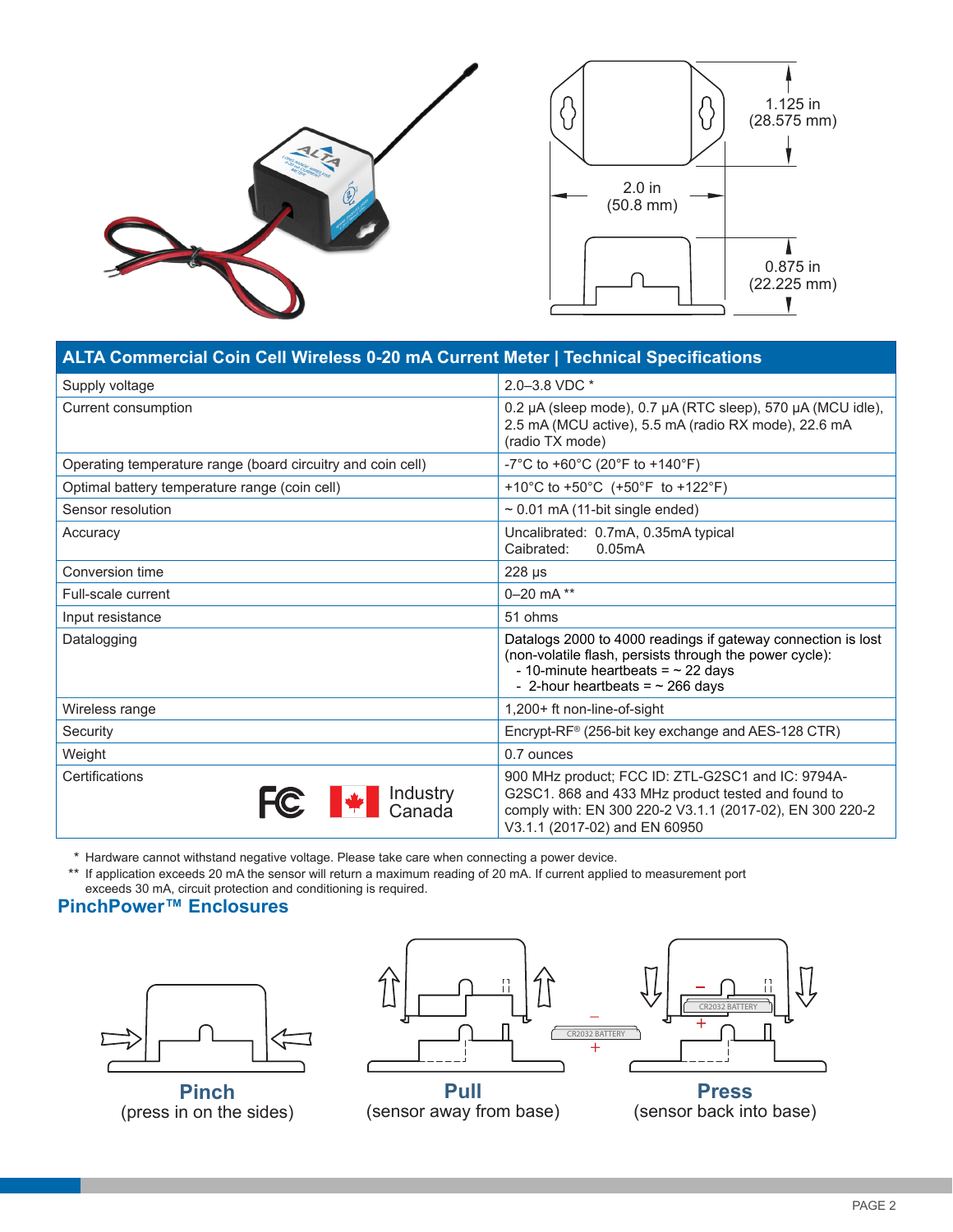





| ALTA Commercial AA Wireless 0-20 mA Current Meter   Technical Specifications |                                                                                                                                                                                                             |  |
|------------------------------------------------------------------------------|-------------------------------------------------------------------------------------------------------------------------------------------------------------------------------------------------------------|--|
| Supply voltage                                                               | 2.0-3.8 VDC (3.0-3.8 VDC using power supply) *                                                                                                                                                              |  |
| Current consumption                                                          | 0.2 µA (sleep mode), 0.7 µA (RTC sleep), 570 µA (MCU idle),<br>2.5 mA (MCU active), 5.5 mA (radio RX mode), 22.6 mA<br>(radio TX mode)                                                                      |  |
| Operating temperature range (board circuitry and batteries)                  | -18°C to 55°C (0°F to 130°F) using alkaline<br>-40 $^{\circ}$ C to 85 $^{\circ}$ C (-40 $^{\circ}$ F to 185 $^{\circ}$ F) using lithium                                                                     |  |
| Optimal battery temperature range (AA)                                       | +10°C to +50°C $(+50^{\circ}F)$ to +122°F)                                                                                                                                                                  |  |
| Sensor resolution                                                            | $\sim$ 0.01 mA (11-bit single ended)                                                                                                                                                                        |  |
| Accuracy                                                                     | Uncalibrated: 0.7mA, 0.35mA typical<br>Caibrated:<br>0.05mA                                                                                                                                                 |  |
| Conversion time                                                              | 228 µs                                                                                                                                                                                                      |  |
| Full-scale current                                                           | 0 $-20$ mA **                                                                                                                                                                                               |  |
| Input resistance                                                             | 51 ohms                                                                                                                                                                                                     |  |
| Datalogging                                                                  | Datalogs 2000 to 4000 readings if gateway connection is lost<br>(non-volatile flash, persists through the power cycle):<br>- 10-minute heartbeats = $\sim$ 22 days<br>- 2-hour heartbeats = $\sim$ 266 days |  |
| Wireless range                                                               | 1,200+ ft non-line-of-sight                                                                                                                                                                                 |  |
| Security                                                                     | Encrypt-RF® (256-bit key exchange and AES-128 CTR)                                                                                                                                                          |  |
| Weight                                                                       | 3.7 ounces                                                                                                                                                                                                  |  |
| Certifications<br>Industry<br><br>Canada                                     | 900 MHz product; FCC ID: ZTL-G2SC1 and IC: 9794A-<br>G2SC1. 868 and 433 MHz product tested and found to<br>comply with: EN 300 220-2 V3.1.1 (2017-02), EN 300 220-2<br>V3.1.1 (2017-02) and EN 60950        |  |

\* Hardware cannot withstand negative voltage. Please take care when connecting a power device.

\*\* If application exceeds 20 mA the sensor will return a maximum reading of 20 mA. If current applied to measurement port exceeds 30 mA, circuit protection and conditioning is required.

#### **Power Options**

The standard version of this sensor is powered by two replaceable 1.5 V AA sized batteries (included with purchase).

This sensor is also available with a line power option. The line powered version of this sensor has a barrel power connector allowing it to be powered by a standard 3.0–3.6 V power supply. The line powered version also uses two standard 1.5 V AA batteries as backup for uninterrupted operation in the event of line power outage.

Power options must be selected at time of purchase, as the internal hardware of the sensor must be changed to support the selected power requirements.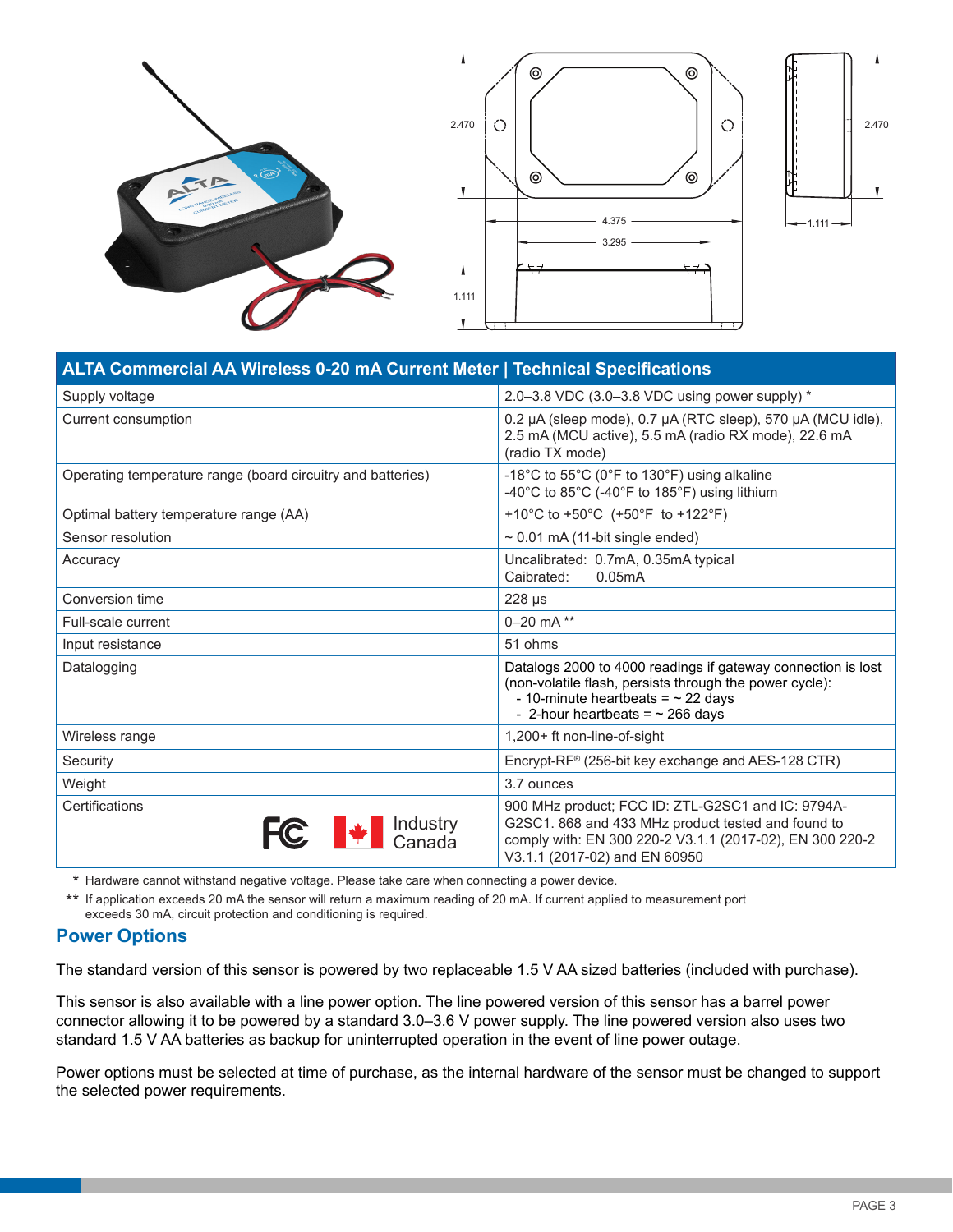



| <b>ALTA Industrial Wireless 0-20 mA Current Meter   Technical Specifications</b> |                               |                                                                                                                                                                                                             |  |
|----------------------------------------------------------------------------------|-------------------------------|-------------------------------------------------------------------------------------------------------------------------------------------------------------------------------------------------------------|--|
| Supply voltage                                                                   |                               | 2.0-3.8 VDC (3.0-3.8 VDC using power supply) *                                                                                                                                                              |  |
| Current consumption                                                              |                               | 0.2 µA (sleep mode), 0.7 µA (RTC sleep), 570 µA (MCU idle),<br>2.5 mA (MCU active), 5.5 mA (radio RX mode), 22.6 mA (radio<br>TX mode)                                                                      |  |
| Operating temperature range (board circuitry and battery)                        |                               | -40°C to +85°C $(-40^{\circ}F$ to +185°F)                                                                                                                                                                   |  |
| Included battery                                                                 | Max temperature range         | -40° to +85°C $(-40°$ to +185°F)                                                                                                                                                                            |  |
|                                                                                  | Capacity                      | 1500 mAh                                                                                                                                                                                                    |  |
| Optional solar feature                                                           | Solar panel                   | 5VDC/30mA (53mm x 30mm)                                                                                                                                                                                     |  |
|                                                                                  | Charging temperature range    | 0° to 45°C (32° to 113°F)                                                                                                                                                                                   |  |
|                                                                                  | Max temperature range         | -20° to 60°C (-4° to 140°F)                                                                                                                                                                                 |  |
|                                                                                  | Included rechargeable battery | 600 mAh/>2000 charge cycles (80% of initial capacity)                                                                                                                                                       |  |
|                                                                                  | Solar efficiency              | Optimized for high and low-light operation **                                                                                                                                                               |  |
|                                                                                  | Charging efficiency           | 40%****                                                                                                                                                                                                     |  |
|                                                                                  | Luminous sustainability       | Minimum of 250 LUX ****                                                                                                                                                                                     |  |
| Sensor resolution                                                                |                               | $\sim$ 0.01 mA (11-bit single ended)                                                                                                                                                                        |  |
| Accuracy                                                                         |                               | Uncalibrated: 0.7mA, 0.35mA typical<br>Caibrated:<br>0.05mA                                                                                                                                                 |  |
| Conversion time                                                                  |                               | 228 µs                                                                                                                                                                                                      |  |
| Full-scale current                                                               |                               | 0-20 mA ***                                                                                                                                                                                                 |  |
| Input resistance                                                                 |                               | 51 ohms                                                                                                                                                                                                     |  |
| Datalogging                                                                      |                               | Datalogs 2000 to 4000 readings if gateway connection is lost<br>(non-volatile flash, persists through the power cycle):<br>- 10-minute heartbeats = $\sim$ 22 days<br>- 2-hour heartbeats = $\sim$ 266 days |  |
| Wireless range                                                                   |                               | 1,200+ ft non-line-of-sight                                                                                                                                                                                 |  |
| Security                                                                         |                               | Encrypt-RF® (256-bit key exchange and AES-128 CTR)                                                                                                                                                          |  |
| Weight                                                                           |                               | 4.7 ounces                                                                                                                                                                                                  |  |
| Enclosure rating                                                                 |                               | NEMA 1, 2, 4, 4x, 12 and 13 rated, sealed and weather proof                                                                                                                                                 |  |
| UL rating                                                                        |                               | UL Listed to UL508-4x specifications (File E194432)                                                                                                                                                         |  |
| Certifications                                                                   | Industry<br>Canada            | 900 MHz product; FCC ID: ZTL-G2SC1 and IC: 9794A-G2SC1.<br>868 and 433 MHz product tested and found to comply with: EN<br>300 220-2 V3.1.1 (2017-02), EN 300 220-2 V3.1.1 (2017-02)<br>and EN 60950         |  |

\* Hardware cannot withstand negative voltage. Please take care when connecting a power device.

\*\* Light present 25% of day yields 125% of operating power to support 10-minute heartbeats.

\*\*\* If application exceeds 20 mA the sensor will return a maximum reading of 20 mA. If current applied to measurement port exceeds 30 mA, circuit protection and conditioning is required.

\*\*\*\* Solar feature's energy harvesting circuitry works indoors with low light.